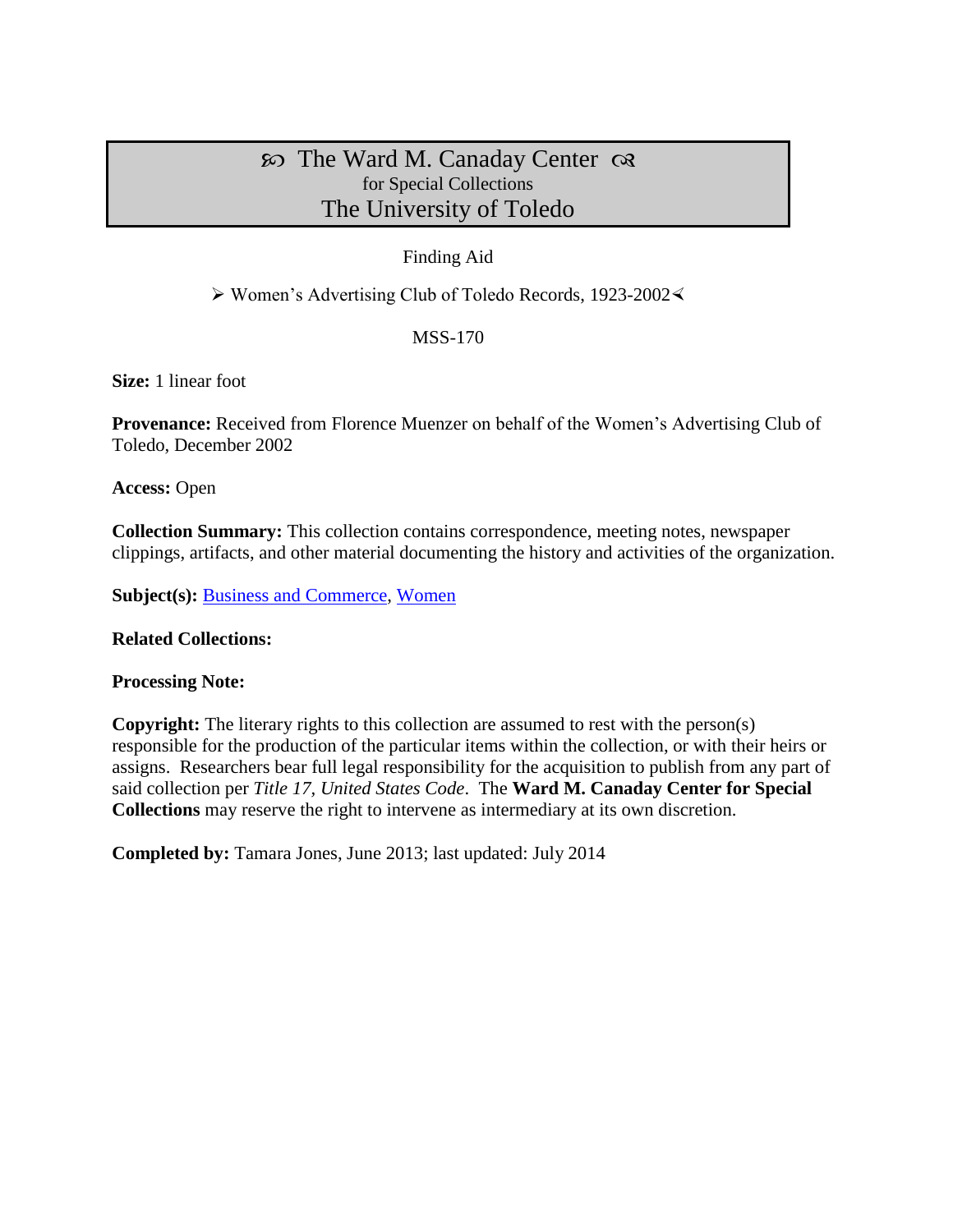### **Historical Sketch**

The Women's Advertising Club of Toledo (WAC) was founded on December 10, 1920 by charter members Gertrude Banks, Hazel Boxley, Julia Coburn, Katherine Brown, Gypsy Dysert, Edith Hammett, Marion Powell, and Hazel Wendell. From the start, it was involved with other advertising clubs throughout the country, and sent delegates to international advertising conventions in Atlanta (1921) and London (1924). The group also established women's advertising clubs in Detroit, Columbus, and Orlando early in its history.

As its name implies, the primary purpose of the Women's Advertising Club of Toledo was to promote advertising in various ways, such as through educational projects; school career events; and supporting legislation favorable to advertising. In 1963, the WAC held its first Lilac Luncheon, an event dedicated to raising funds for the club's annual projects. A decline in active membership and lack of leader interest led to the official disbanding of the club on June 30, 1982, and the transfer of its scholarship fund to the University of Toledo Alumni Scholarship Foundation. Today, the WAC lives on in the form of the Women's Advertising Club of Toledo Scholarship, awarded to a female UT student pursuing a degree focusing on outreach, such as advertising; marketing; public relations; or broadcasting.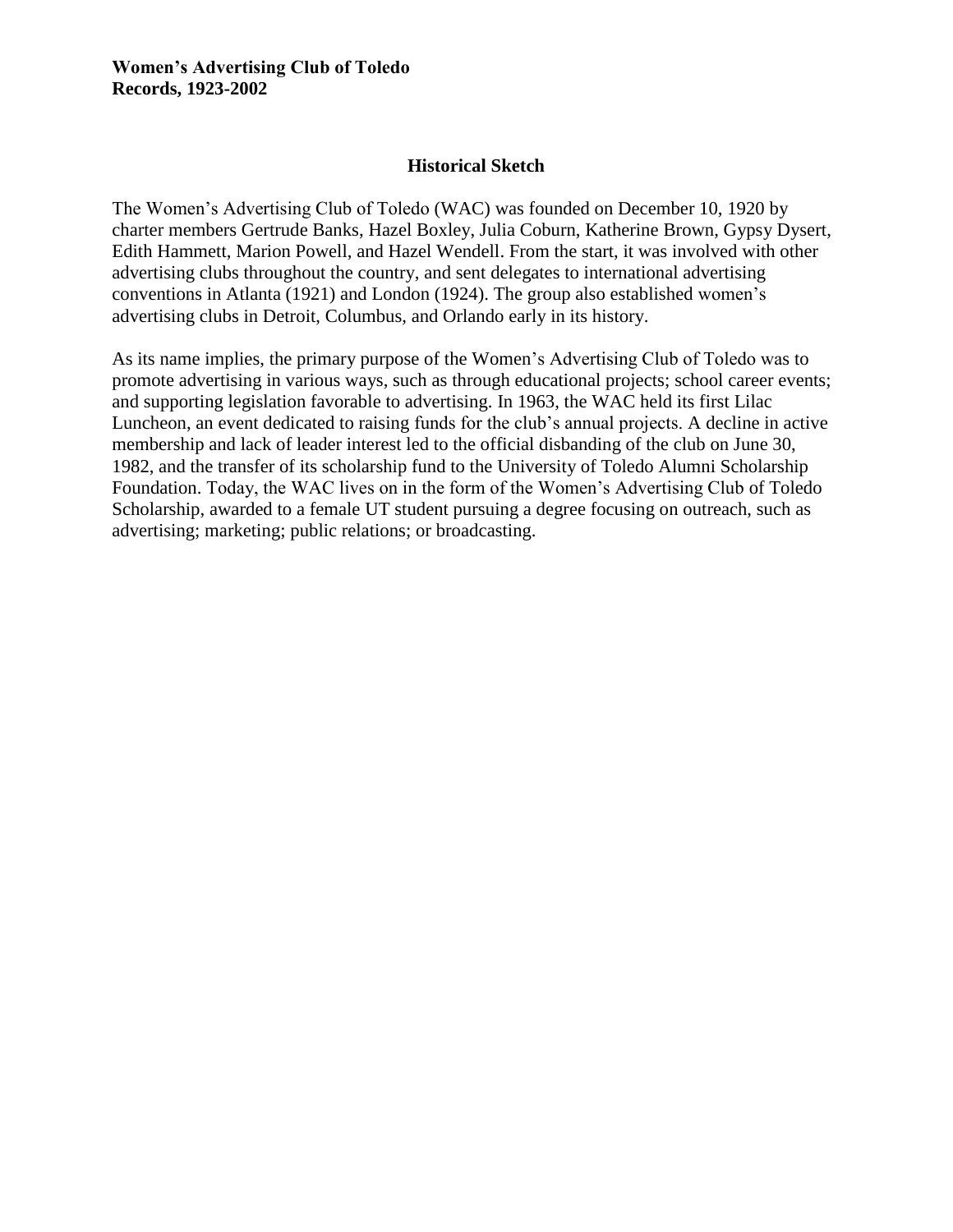### **Scope and Content Note**

The Women's Advertising Club records consists of four small series. Most of the materials were generated during the club's active years, with some items generated by former members after the club was dissolved. **Series I: Administrative Files** consists of the club's constitution and bylaws, correspondence, membership rosters, and notes from various club meetings. **Series II: Artifacts** consists of two trophies awarded to the club, one by the Bailey, Banks & Biddle Company and one by the Women's Advertising Club of Baltimore. **Series III: Photographs** consists of several mostly black and white photographs of club members, most of whom are identified in their respective photographs. While the majority of the photographs are undated, most appear to have been taken in the 1960s. **Series IV: Publications and Printed Material** consists of several issues of *The Layout* newsletter published by the club, newspaper clippings, and miscellaneous pamphlets and booklets. Folders listed with date ranges do not necessarily contain every year within a given range.